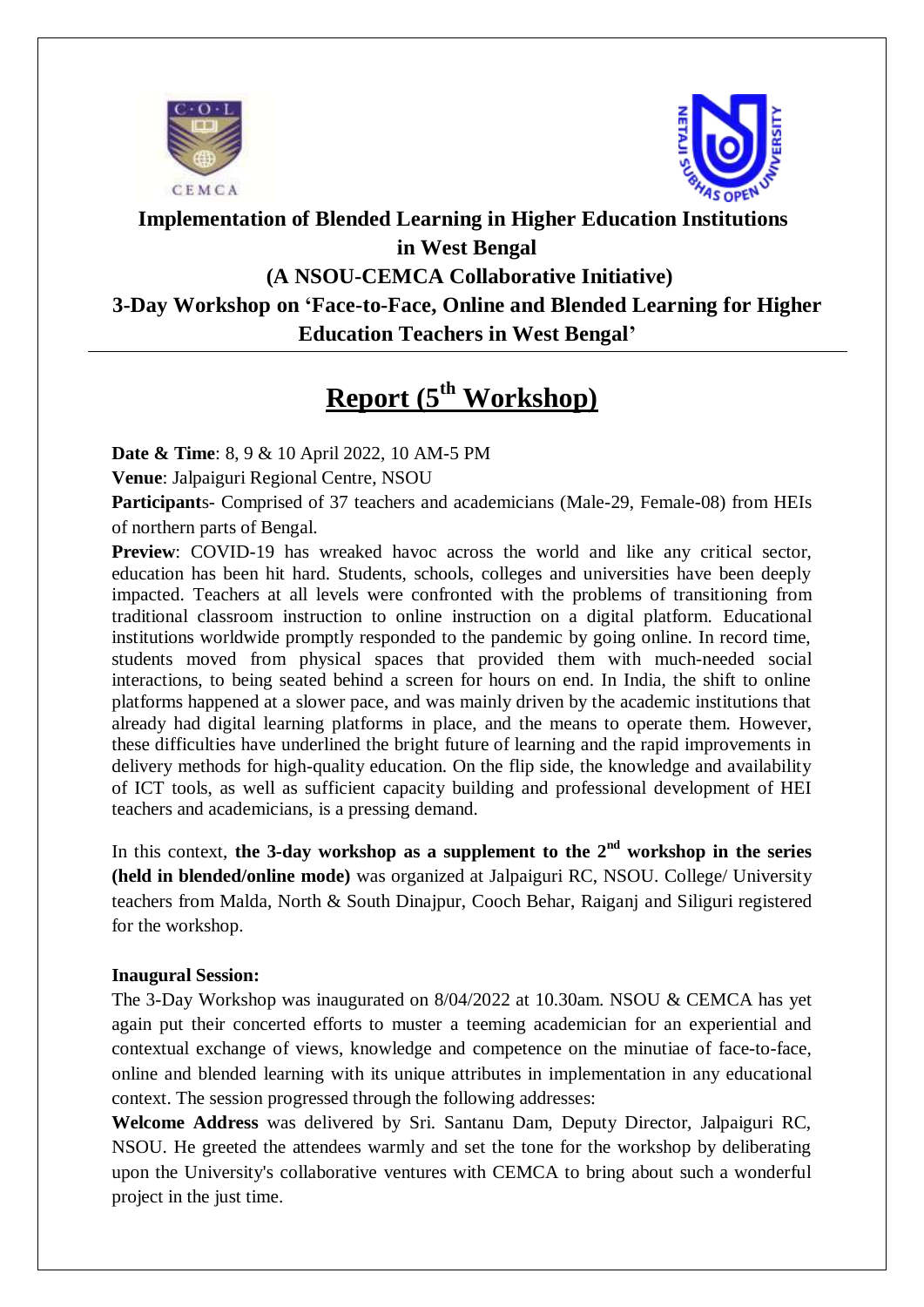**Thematic Address** was delivered by Prof. Anirban Ghosh, Director, CIQA & Project Director. He envisioned NSOU's ICT endeavours as one of its visions for 'Reaching the Unreached.' He noted that, despite the trying times, NSOU's teaching-learning framework had remained undisturbed due to the various ICT support provided to learners. Prof. Ghosh further stated that equipping teachers with culminating f2f, online and blended learning methodology will ensure the much-needed learner-centric approach and benefit the socialcultural pedagogy as a whole. He reiterated that the university has been collaborating with CEMCA on many projects to improve the equity, quality, and accessibility of higher education and will continue to do so. Students learn, retain and apply information most effectively when they receive personalized education paths and when sufficient resources are made available to them. In typical classrooms, students that require more attention or support are tended to – however, with the pandemic, this was no longer the case. This workshop will map the competence and adept with new skills for a sustainable education environment.



Formal Vote of Thanks for the inaugural session was proposed by Dr. Papiya Upadhyay, Assistant Professor of Education, NSOU and Joint Project Coordinator. The event was was neatly compered by Sri. Debraj Sarkar, System Analyst, Jalpaiguri RC, NSOU.

#### **The proceedings of the 3-day workshop are briefly described below:**

The technical sessions were taken over by the workshop facilitators- Mr. Purandar Sengupta and Dr. Shaunak Ray, Prof. Anirban Ghosh to continue with the interaction and presentation and activities.

- Session 1: Mr. Sengupta and Dr. Roy presented a quick recap of previous learning on Blended Learning and Developing a Blended Learning Program (using ICT Tools) before the participants.
- $\overline{\phantom{a}}$  Session 2: The relevant facilitation tools and techniques were discussed as a part of recapitulation of previous learning on facilitation.
- $\overline{\phantom{a}}$  Session 3: Mr. Sengupta documented the Value Proposition of each Intervention by the participants through various display and demonstration.
- $\overline{\phantom{a}}$  Session 4: The facilitators recapitulated the diversified Learning Styles and Cognitive Levels of the different students with eloquence and vivid examples. The participants were deeply involved in this session with narration and participation.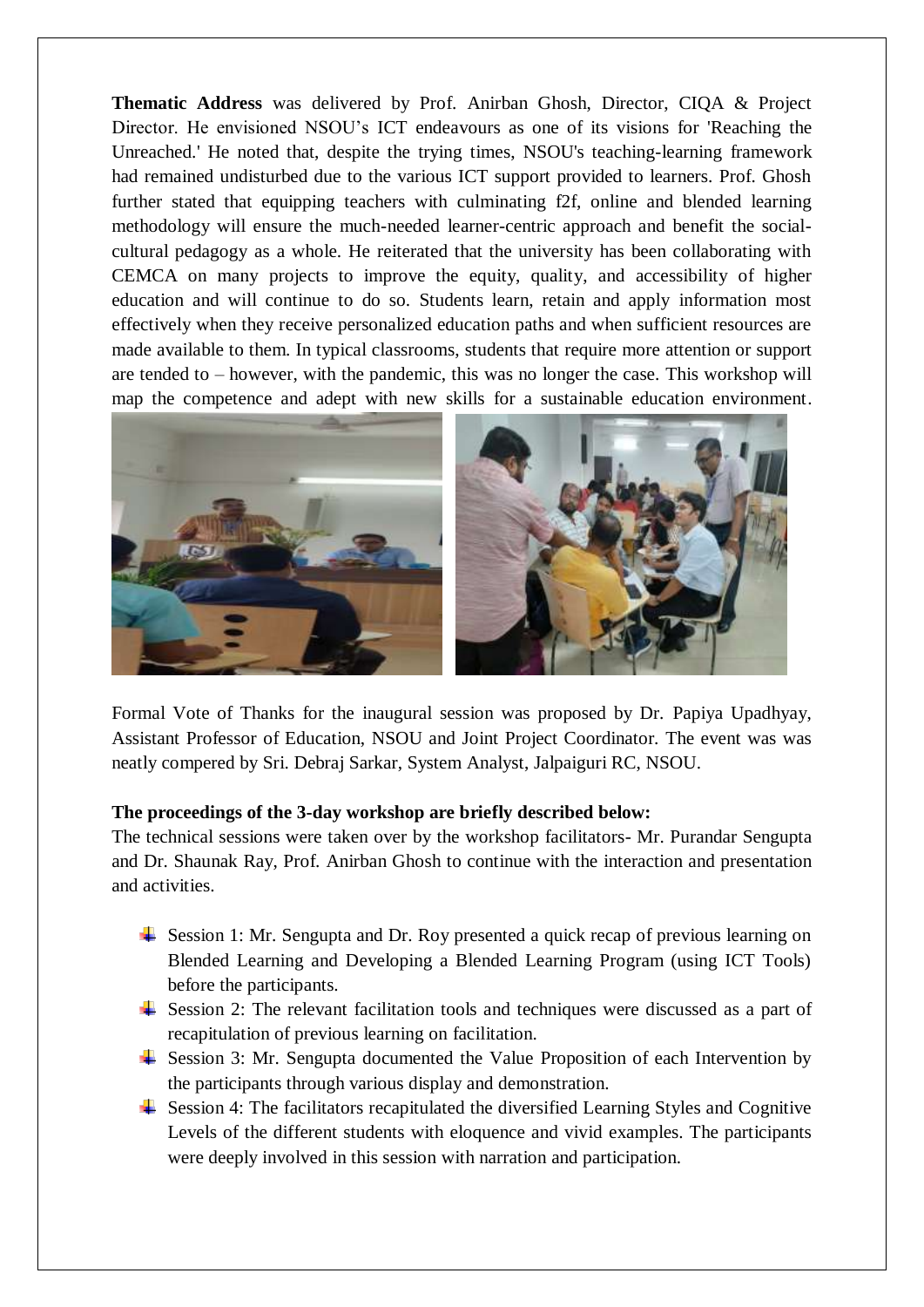- $\frac{1}{\sqrt{1}}$  Session 5: In this session, the participants took the lead by documenting their Value Proposition of different learning styles through role-play.
- $\frac{1}{\sqrt{1}}$  Session 6: Mr. Sengupta demonstrated the scope for Value Addition while implementing the Learning Models. He also affirmed the significance of learning models and integrated the learning needs for fruitful and successful interventions.



- ↓ Session 7: Dr. Roy deliberated o recap of ICT Tools with brilliance and Introduced various ICT Tools relevant to the Blended Learning milieu.
- $\frac{1}{\sqrt{1}}$  Session 8: This was a vibrant session marked with Hands-on Activity by using Canva for creating infographics and presentations for Blended Learning.
- Session 9: Prof. Ghosh through an erudite presentation deliberated at length on two important aspects: Development and Delivery of MOOCs and OER. He highlighted the guidelines and instructions that has to be abided while developing the 4-quadrants of an online course. His slides justified and evoked a thoughtful essence to face-toface, online and blended learning.
- $\frac{1}{\sqrt{1}}$  Session 10: Close to the last session, Dr. Roy briefly discussed on Participatory Planning and Course Design for a blended learning material. The participants were segregated into 6 groups according o their subjects/disciplines. A template for course design on blended learning was provided to all participants for preparation of the course design.

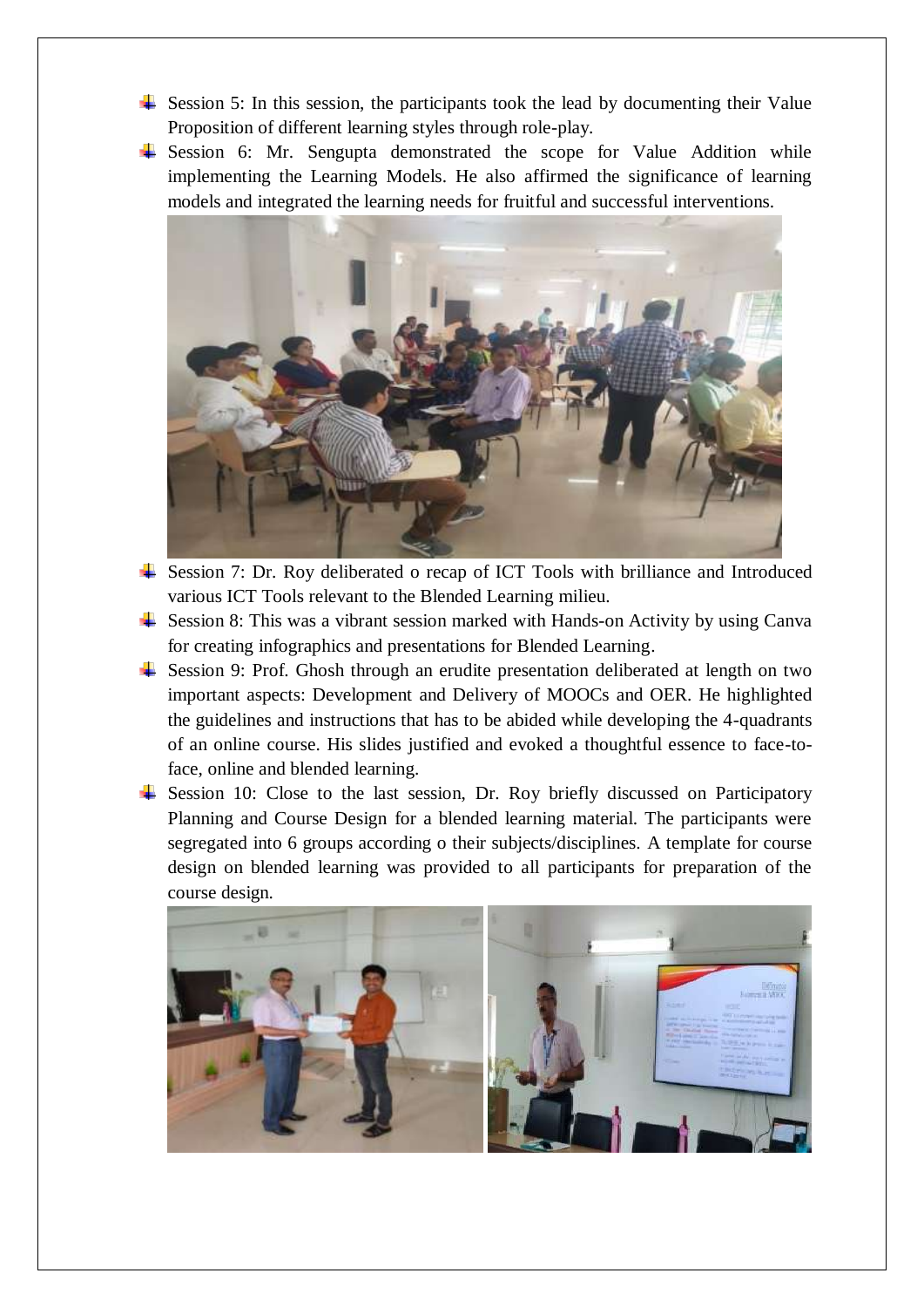**Valedictory session**: Prof. Ghosh, Mr. Sengupta and Sri. Santanu Dam were invited to speak on this session. This was followed by an endnote by Dr. P. Upadhyay. Some of the participants were invited to share their experiences during the 3- day workshop. The session ended with distribution of participation certificates and a group photograph.



Report prepared by Dr. Papiya Upadhyay Project Coordinator

# *Programme Schedule* **DAY 1 (08.04.2022)**

| <b>Time</b>             | Event                                                                                                                    |  |  |  |  |  |
|-------------------------|--------------------------------------------------------------------------------------------------------------------------|--|--|--|--|--|
| $10.00$ AM $- 11.00$ AM | <b>Registration</b>                                                                                                      |  |  |  |  |  |
| $11.00$ AM $- 11.30$ AM | <b>Inaugural Ceremony</b>                                                                                                |  |  |  |  |  |
| $11.30$ AM $- 12.15$ AM | <b>Session 1:</b> Ice-breaking Session                                                                                   |  |  |  |  |  |
| $12.15$ PM $- 1.30$ PM  | Session 2: Recap of previous learning on Blended Learning and<br>Developing a Blended Learning Program (using ICT Tools) |  |  |  |  |  |
| $1.30$ PM $- 2.00$ PM   | Lunch                                                                                                                    |  |  |  |  |  |
| $2.00$ PM $-3.00$ PM    | <b>Session 3:</b> Recapitulation of previous learning on Facilitation Tools<br>and Techniques                            |  |  |  |  |  |
| $3.00$ PM $-5.00$ PM    | <b>Session 4:</b> Documenting the Value Proposition of each Intervention<br>by the participants                          |  |  |  |  |  |

# **DAY 2 (09.04.2022)**

| Time | Event                                                                                                                                                                              |
|------|------------------------------------------------------------------------------------------------------------------------------------------------------------------------------------|
|      | Session 5: Recapitulation of the diversified Learning Styles and<br>$10.00$ AM – 11.45 AM $\Big  \frac{\text{observed}}{\text{Contribute Levels of the different students}} \Big $ |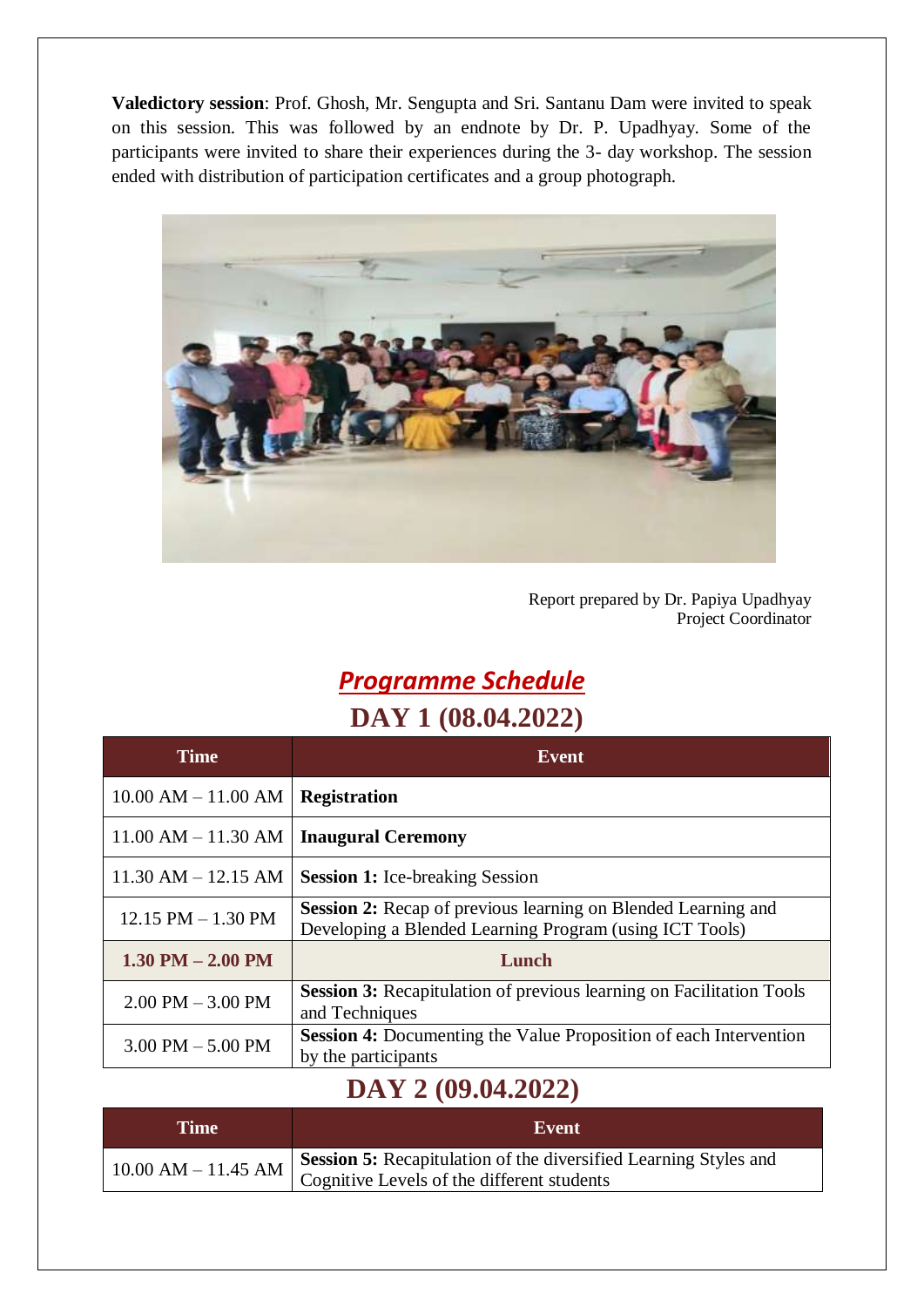| $11.45$ AM $- 12.00$ PM | <b>Session 6:</b> Documentation of the Value Proposition of different |  |  |  |
|-------------------------|-----------------------------------------------------------------------|--|--|--|
|                         | learning models by the participants                                   |  |  |  |
| $12.00$ PM $- 1.30$ AM  | Session 7: Scope for Value Addition while implementing the            |  |  |  |
|                         | <b>Learning Models</b>                                                |  |  |  |
|                         |                                                                       |  |  |  |
| $1.30$ PM $- 2.00$ PM   | Lunch                                                                 |  |  |  |
|                         | <b>Session 7:</b> Recap of ICT Tools & Introducing ICT Tools in the   |  |  |  |
| $2.00$ PM $-3.30$ PM    | <b>Blended Learning Context</b>                                       |  |  |  |
|                         | <b>Session 8:</b> Hands-on Activity of using Canva for creating       |  |  |  |
| $3.45$ PM $-5.00$ PM    | infographics and presentations for Blended Learning                   |  |  |  |

# **DAY 3 (10.04.2022)**

| Time                   | Event                                                      |  |  |  |
|------------------------|------------------------------------------------------------|--|--|--|
| $10.00$ AM $- 1.30$ PM | <b>Session 9: Participatory Planning and Course Design</b> |  |  |  |
| $1.00$ PM $- 1.30$ PM  | Lunch                                                      |  |  |  |
| $2.00$ PM $- 5.00$ PM  | <b>Session 10: Development and Delivery of MOOCs</b>       |  |  |  |

### **Facilitators:**

*Mr. Purandar Sengupta Dr. Shaunak Roy Prof. Anirban Ghosh*

## **List of Registered Participants**

| <b>SI</b><br>N<br>0. | Name of the<br><b>Faculty</b> | Designatio<br>n        | University/<br>College            | Subject /<br><b>Specializa</b><br>tion | <b>Whats App</b><br>No. | <b>E-mail ID</b>               |
|----------------------|-------------------------------|------------------------|-----------------------------------|----------------------------------------|-------------------------|--------------------------------|
| 1                    | Anisha<br>Tamang              | Assistant<br>professor | <b>Nakshal</b><br>Bari<br>College | Educatio<br>n                          | 96410441<br>01          | asittamang84@gmail.com         |
| $\overline{2}$       | Arnab kumar<br>Dutta          | Assistant<br>professor | Raiganj<br>B.Ed<br>College        | Geograp<br>hy                          | 97755604<br>98          | rik.dutta8@gmail.com           |
| 3                    | Ashif Ahamed                  | Assistant<br>Professor | <b>NSOU</b>                       | Zoology                                | 96474339<br>02          | ashifahamed.sosci@wbnsou.ac.in |
| $\overline{4}$       | Ashim<br>Karmakar             | SACT-2                 | Dewanhat<br>Mahavidyal<br>aya     | Sanskrit                               | 96415821<br>99          | jmdashim@gmail.com             |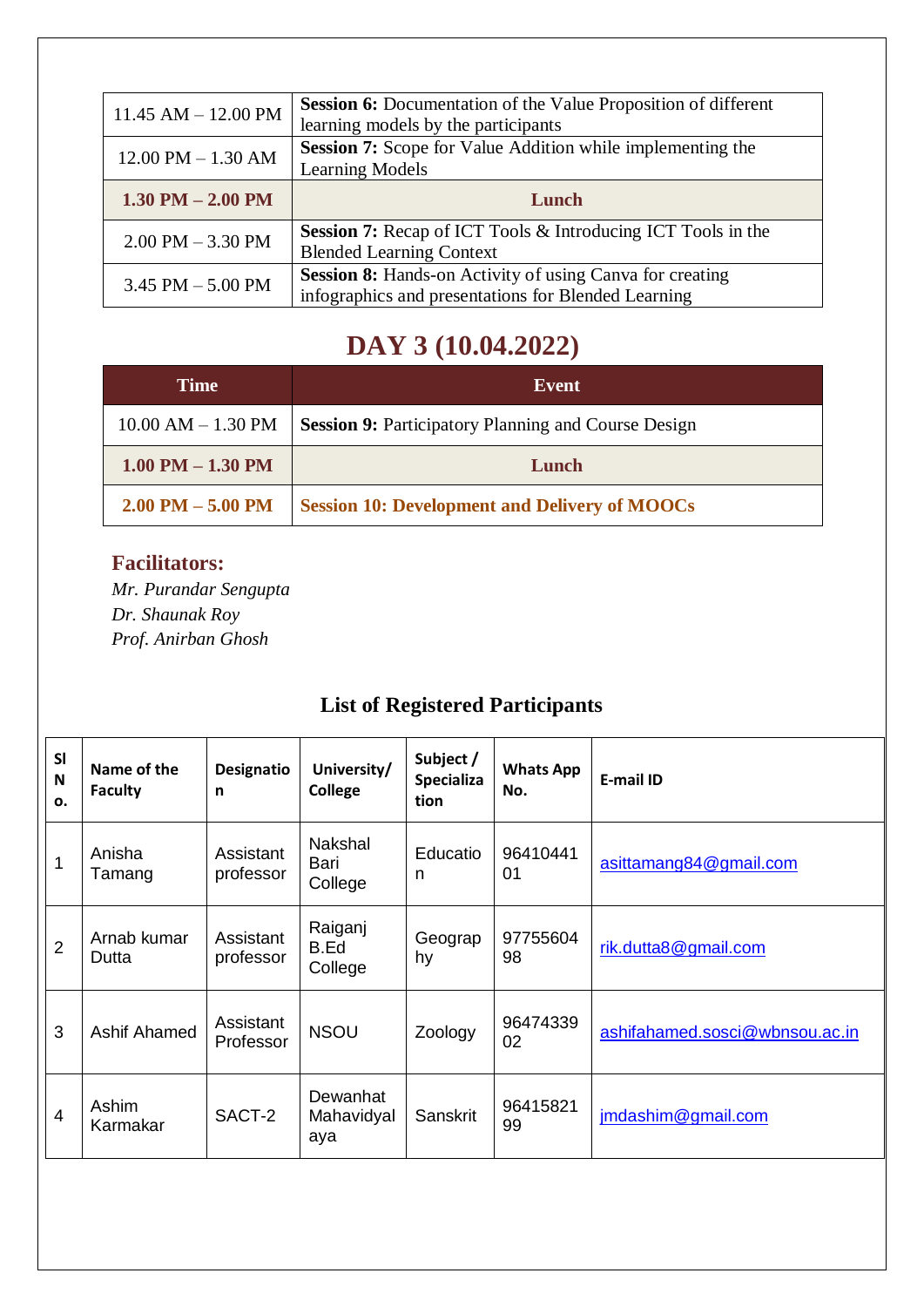| 5              | <b>Bhajan Basak</b>            | Assistant<br>professor | <b>AC College</b>                             | Political<br>science                 | 94741467<br>81 | bhajanacjal@gmail.com        |
|----------------|--------------------------------|------------------------|-----------------------------------------------|--------------------------------------|----------------|------------------------------|
| 6              | Chaitali<br>Dubey              | <b>SACT</b>            | <b>AC College</b>                             | History                              | 87596302<br>72 | chaitalidubey123@gmail.com   |
| $\overline{7}$ | Dinesh<br>Sharma               | Assistant<br>professor | Siliguri<br>College                           | <b>POEM</b>                          | 98323978<br>66 | slg.dineshsharma@gmail.com   |
| 8              | Dr. Jaydip<br>Ghosal           | Assistant<br>professor | Siliguri<br>College                           | Bengali                              | 94349331<br>52 | jaydip@siliguricollege.in    |
| 9              | Hedayetulla<br>Miah            | Assistant<br>Professor | Tufanganj<br>Mahavidyal<br>aya                | Sanskrit                             | 82506893<br>96 | miahhedayet@gmail.com        |
| 10             | Joydeb Maji                    | Assistant<br>professor | Siliguri<br>College                           | <b>Botany</b>                        | 89278958<br>49 | Joydeb@siliguricollege.in    |
| 11             | Malay Kanti<br>Das             | <b>SACT</b>            | <b>AC College</b>                             | History                              | 95476567<br>48 | malaymkd@gmail.com           |
| 12             | Moumita<br>Tewari              | <b>SACT</b>            | <b>AC College</b>                             | Physiolo<br>gy                       | 90465795<br>07 | moumita.tweari1991@gmail.com |
| 13             | Nabanita<br><b>Bhowal</b>      | Assistant<br>professor | Siliguri<br>College                           | Philosop<br>hy                       | 89270122<br>74 | nabanita.sdutta@gmail.com    |
| 14             | Mahuya<br>Mukherjee            | <b>SACT</b>            | Nakshal<br>Bari<br>College                    | History                              | 96799047<br>60 | mahuyanc2019@gmail.com       |
| 15             | Nayan Kumar<br><b>Basak</b>    | <b>SACT</b>            | Ananda<br>Ch.<br>College,                     | Physiolo<br>gy                       | 76028602<br>89 | basak.nayan@gmail.com        |
| 16             | Neladri<br>Sekhar<br>Mondal    | Assistant<br>Professor | Netaji<br><b>Subhas</b><br>Open<br>University | Environ<br>ment<br>Science<br>(ENVS) | 89005963<br>04 | niladrism.sosci@wbnsou.ac.in |
| 17             | Partha Protim<br><b>Bhadra</b> | <b>SACT</b>            | Ananda<br>Ch.<br>College,                     | History                              | 86373430<br>23 | protimbhadra@gmail.com       |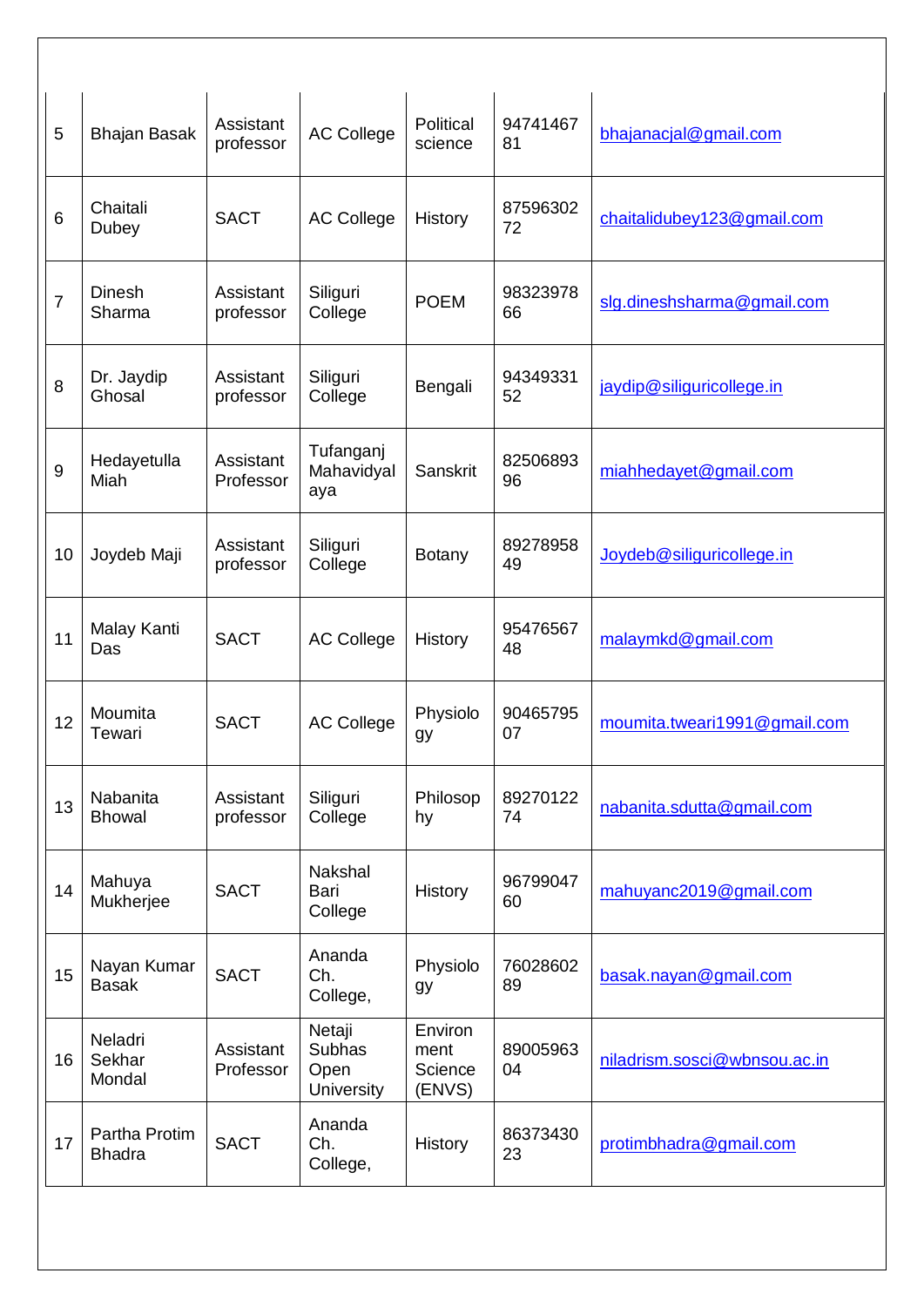| 18 | <b>Pitas Das</b>              | Assistant<br>Professor | Dewanhat<br>Mahavidyal<br>aya     | Sanskrit                                     | 70015381<br>39 | pitasdas5@gmail.com       |
|----|-------------------------------|------------------------|-----------------------------------|----------------------------------------------|----------------|---------------------------|
| 19 | Pratap Roy                    | <b>SACT</b>            | Sitalkuchi<br>College             | Sanskrit                                     | 96358186<br>08 | pratapmtb100@gmail.com    |
| 20 | Puja Nandi                    | <b>SACT</b>            | Ananda<br>Ch.<br>College,         | Sociolog<br>у                                | 78668348<br>60 | poonandi94@gmail.com      |
| 21 | Ramananda<br>Kapsia           | SACT-2                 | Maynaguri<br>College              | Environ<br>mental<br><b>Studies</b>          | 89428975<br>81 | ramanandakapsia@gmail.com |
| 22 | Ratan<br>Mohanta              | <b>SACT</b>            | Maynaguri<br>College              | History                                      | 97493021<br>82 | ratanmut@rediffmail.com   |
| 23 | Samiran<br>Mondal             | <b>SACT</b>            | Ananda<br>Ch.<br>College,         | Physiolo<br>gy                               | 76870460<br>42 | samiran.jpg@gmail.com     |
| 24 | Sanaj Kumar<br>Das            | <b>SACT</b>            | Ananda<br>Ch.<br>College,         | Physiolo<br>gy                               | 85099980<br>01 | skdjal102@gmail.com       |
| 25 | <b>Shamim Aktar</b><br>Munshi | Librarian              | <b>AC College</b>                 | Library<br>and<br>informati<br>on<br>science | 84393789<br>14 | munshisahamim14@gmail.com |
| 26 | Smt.Moumita<br>Mandal         | Assistant<br>professor | Siliguri<br>College               | Bengali                                      | 94758178<br>48 | mmoumita984@gmail.com     |
| 27 | Sourav<br>Bandopadhya<br>ya   | <b>SACT</b>            | Rayganj<br><b>B.ED</b><br>College | Educatio<br>n                                | 83898499<br>83 | Sourav birohi@gmail.com   |
| 28 | Sudip<br>Bhattacharya         | Assistant<br>professor | Maynaguri<br>College              | History                                      | 89185762<br>61 | sudip311098@gmail.com     |
| 29 | Sujoy Kumar<br>Sen            | Assistant<br>professor | Siliguri<br>College               | <b>Botany</b>                                | 70014086<br>38 | sujoysen18@gmail.com      |
| 30 | <b>Tshering</b><br>Doma       | Assistant<br>professor | Nakshal<br>Bari<br>College        | Sociolog<br>у                                | 98322843<br>80 | tsheringdoma@gmail.com    |